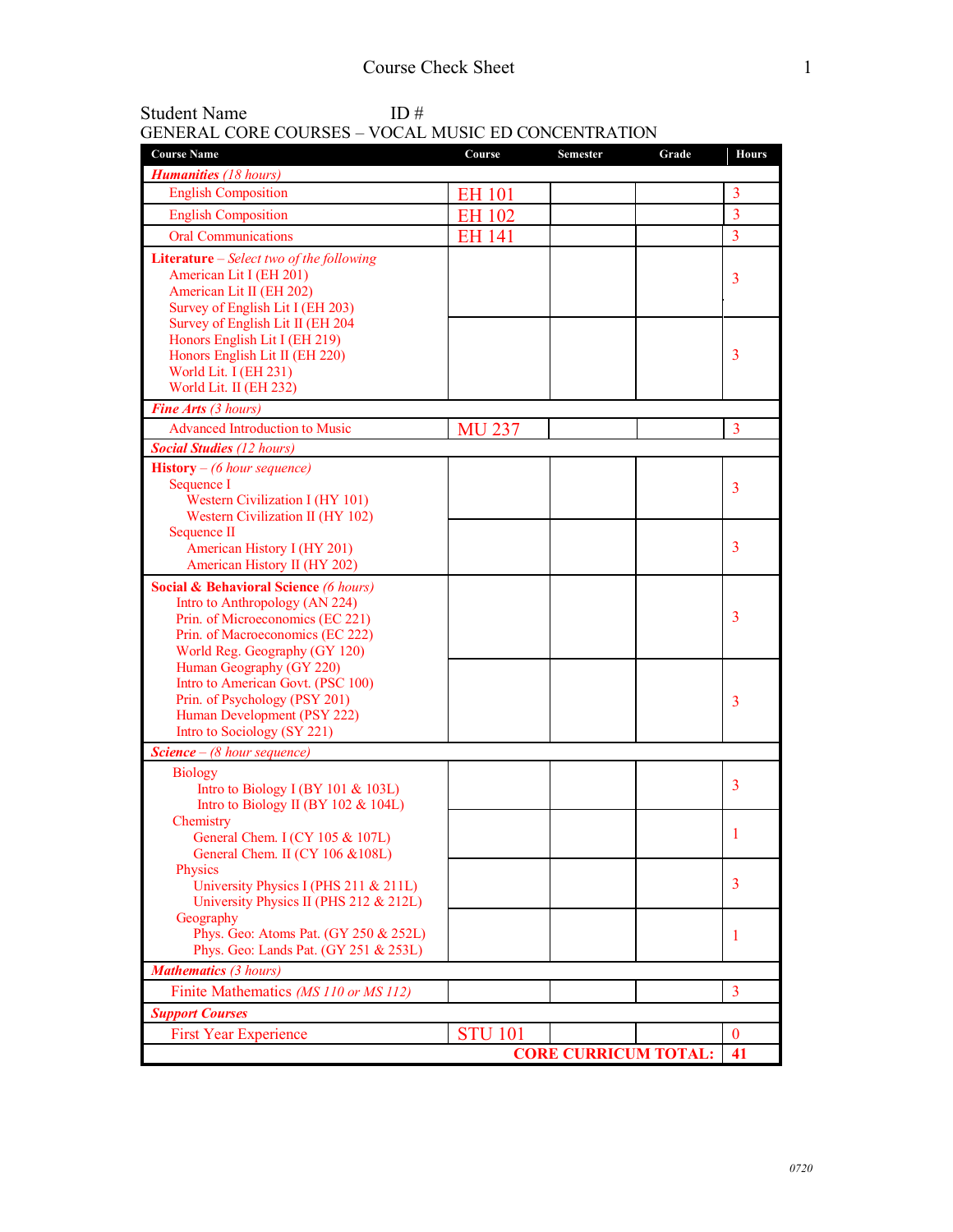## MUSIC CORE COURSES – VOCAL MUSIC ED CONCENTRATION

| <b>Course Name</b>                      | Course        | Semester | Grade | <b>Hours</b>     |
|-----------------------------------------|---------------|----------|-------|------------------|
| <b>Theory</b>                           |               |          |       |                  |
| Music Theory I                          | <b>MU 101</b> |          |       | $\overline{3}$   |
| <b>Aural Skills I</b>                   | <b>MU111</b>  |          |       | 1                |
| Music Theory II                         | <b>MU 102</b> |          |       | 3                |
| <b>Aural Skills II</b>                  | <b>MU 112</b> |          |       | 1                |
| Music Theory III                        | <b>MU 201</b> |          |       | 3                |
| <b>Aural Skills III</b>                 | <b>MU 211</b> |          |       | 1                |
| Music Theory IV                         | <b>MU 202</b> |          |       | 3                |
| <b>Aural Skills IV</b>                  | <b>MU 212</b> |          |       |                  |
| Arranging                               | <b>MU 315</b> |          |       | 1                |
| <b>History, Technology, Conducting</b>  |               |          |       |                  |
| Technology in Music                     | <b>MU 150</b> |          |       |                  |
| Conducting                              | <b>MU 210</b> |          |       | $\overline{2}$   |
| <b>Advanced Technology in Music</b>     | <b>MU 350</b> |          |       | 1                |
| Music History I (prerequisite MU 237)   | <b>MU 411</b> |          |       | 3                |
| Music History II (prerequisite MU 237)  | <b>MU 412</b> |          |       | $\overline{3}$   |
| <b>Piano</b>                            |               |          |       |                  |
| Class Piano I (MU 170 or MU 180)        | MU Fill in    |          |       | 1                |
| Class Piano II (MU 171 or MU 181)       | MU Fill in    |          |       | 1                |
| <b>Applied Lessons</b>                  |               |          |       |                  |
| Primary Applied I                       | <b>MU 134</b> |          |       | $\overline{2}$   |
| Primary Applied II                      | <b>MU 134</b> |          |       | $\overline{2}$   |
| Primary Applied III                     | <b>MU 134</b> |          |       | $\overline{2}$   |
| Primary Applied IV                      | <b>MU 134</b> |          |       | $\overline{2}$   |
| Mid Degree Assessment                   | <b>MU 298</b> |          |       | $\theta$         |
| Primary Applied V (prerequisite MU 298) | <b>MU 334</b> |          |       | $\overline{2}$   |
| Primary Applied VI                      | <b>MU 334</b> |          |       | $\overline{2}$   |
| <b>Junior Recital</b>                   | <b>MU 300</b> |          |       | $\theta$         |
| <b>Ensembles</b>                        |               |          |       |                  |
| Large Ensembles (Lower Division)        | MU Fill in    |          |       | 1                |
| Large Ensembles (Lower Division)        | MU Fill in    |          |       | 1                |
| Large Ensembles (Upper Division)        | MU Fill in    |          |       | 1                |
| <b>Large Ensembles (Upper Division)</b> | MU Fill in    |          |       | 1                |
| <b>Small Ensembles (Lower Division)</b> | MU Fill in    |          |       | 1                |
| <b>Small Ensembles (Upper Division)</b> | MU Fill in    |          |       | $\mathbf{1}$     |
| <b>Concerts and Recitals</b>            |               |          |       |                  |
| Semester I                              | <b>MU 104</b> |          |       | $\overline{0}$   |
| Semester II                             | <b>MU 104</b> |          |       | $\mathbf{0}$     |
| Semester III                            | <b>MU 104</b> |          |       | $\theta$         |
| Semester IV                             | <b>MU 104</b> |          |       | $\theta$         |
| Semester V                              | <b>MU 104</b> |          |       | $\overline{0}$   |
| Semester VI                             | <b>MU 104</b> |          |       | $\boldsymbol{0}$ |